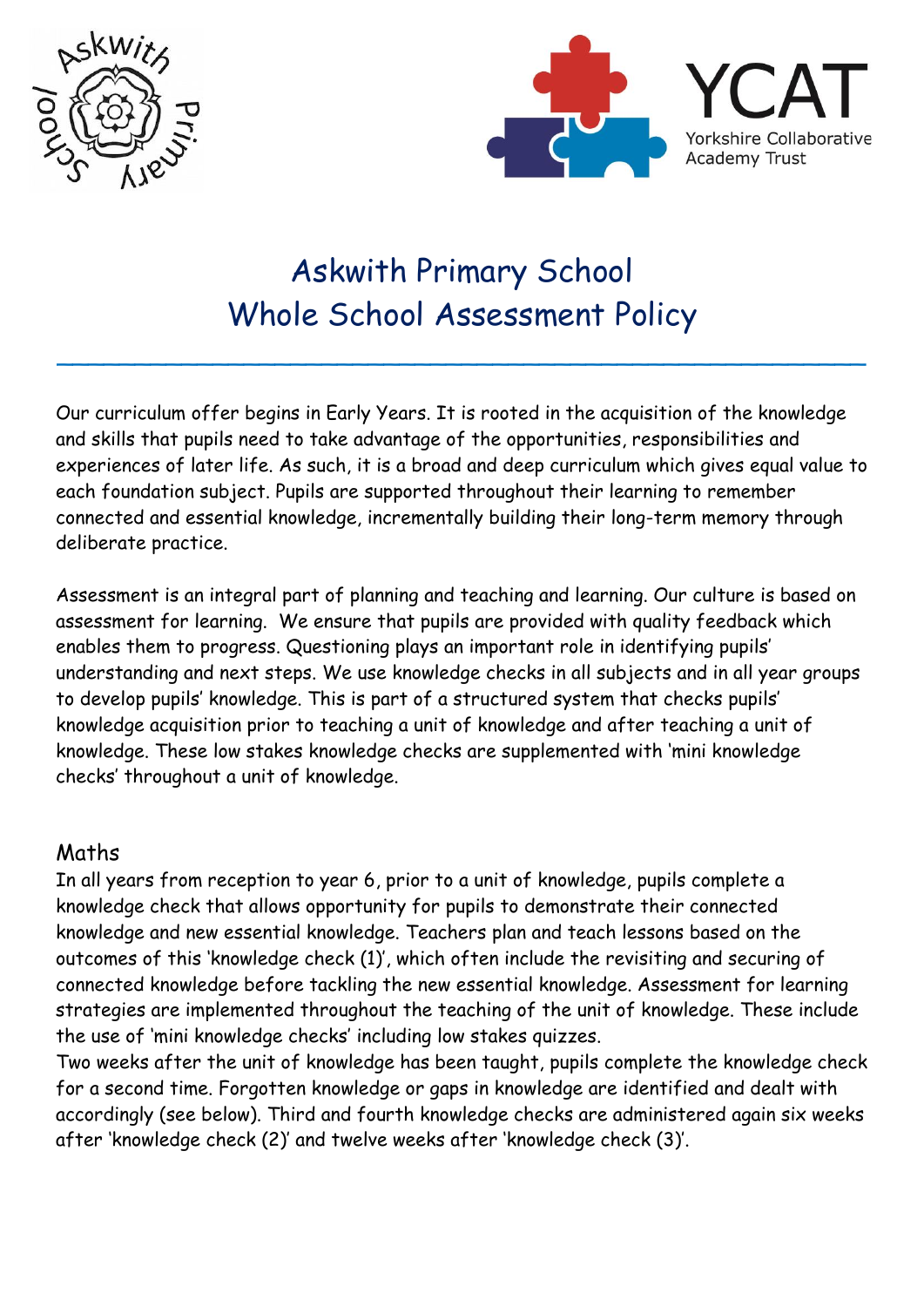



Some essential knowledge in maths is recalled, where appropriate, in science and non-core subjects (see long term plans). This essential knowledge is identified in planning and becomes part of the knowledge check.

# EYFS and KS1 Phonics:

Phonics is assessed at the three data collection points (September, February and June). Pupils' knowledge of phonics is taught and assessed using Phonics Bug. Assessment of phonics is administered in year 3 to ensure that transition between KS1 and KS2 is seamless and also to provide further support, where appropriate, to ensure that all children become fluent readers.

Teachers plan and teach phonics lessons in September based on the outcomes of the baseline assessment, which include the revisiting and securing of connected knowledge before tackling the new essential knowledge. Assessment for learning strategies are implemented throughout the teaching of the unit of knowledge. These include the use of 'mini knowledge checks' or 'revisits' at the start of every phonics lesson.

Two weeks after the phase has been taught, pupils complete the knowledge check/end of phase assessment for a second time. Forgotten knowledge or gaps in knowledge are identified and dealt with accordingly (see below). Third and fourth knowledge checks/end of phase assessments are administered again six weeks after 'knowledge check (2)' and twelve weeks after 'knowledge check (3)'.

# Reading

In all years, from reception to year 6, reading ability is formatively assessed using running records. Running records assess and monitor the accuracy of reading (including basic comprehension) and provide teachers with evidence to support (along with evidence from phonics lessons) when a pupil moves onto a new book band or section of the junior library. Throughout the school, the knowledge required to comprehend text is taught explicitly during guided reading or group reading within the autumn term. Pupils are taught how to question the text, clarify information, visualise parts of the text, make inferences and predictions and summarise what they have read. It is extremely important for pupils to acquire these skills as soon as possible so that they understand how to apply this knowledge to answer the range of question types within different texts (See Reading Policy). Prior to teaching the knowledge required to apply one of the comprehension skills, pupils complete a knowledge check that allows opportunity for pupils to demonstrate their connected knowledge and new essential knowledge required to apply that comprehension skill. Two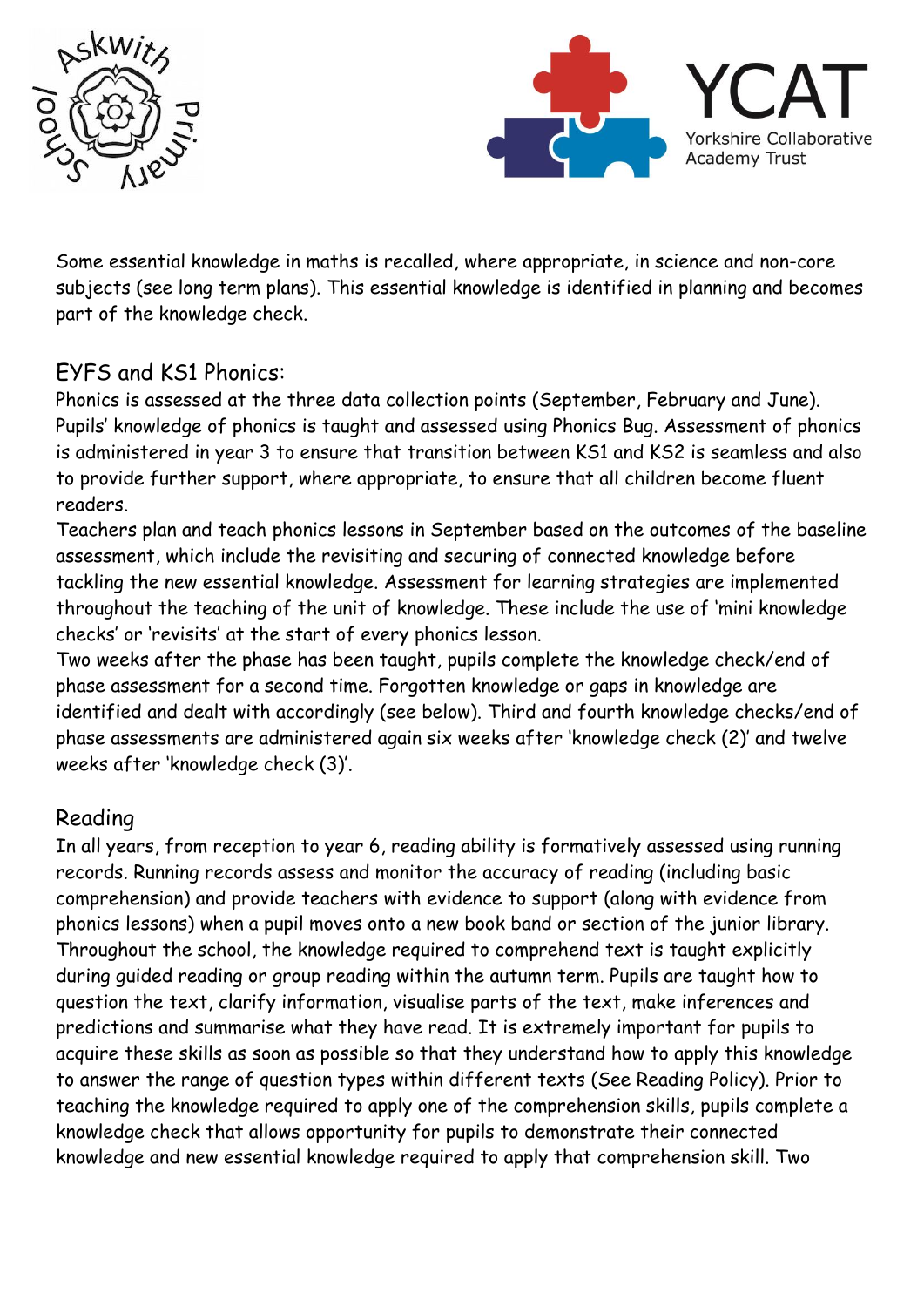



weeks after the unit of knowledge has been taught, pupils complete the knowledge check for a second time. Forgotten knowledge or gaps in knowledge are identified and dealt with accordingly (see below). Third and fourth knowledge checks are administered again six weeks after 'knowledge check (2)' and twelve weeks after 'knowledge check (3)'.

## Spellings

Spellings are taught and assessed on a weekly basis from years 1 – 6 in addition to the three data collection points (see Whole School Spelling Policy). Spelling mistakes are addressed on a daily basis through written marking and feedback.

## Grammar and Punctuation

Prior to a unit of knowledge (grammar and punctuation focus), pupils in years 1 to year 6 complete a knowledge check that allows opportunity for pupils to demonstrate their connected knowledge and new essential knowledge. Teachers plan and teach lessons based on the outcomes of 'knowledge check (1)', which often include the revisiting and securing of connected knowledge before tackling the new essential knowledge. Assessment for learning strategies are implemented throughout the teaching of the unit of knowledge. These include the use of 'mini knowledge checks' including low stakes quizzes.

This new essential knowledge is then applied in pupils' daily writing and their knowledge of this is checked frequently.

# Writing

In all years, from reception to year 6, prior to a unit of knowledge (genre focus), pupils write a 'cold', independent piece of writing, for example, narrative. This is 'knowledge check (1).' 'Cold, independent' writing is defined as a piece of work with minimal teacher input and without peer support. Children are allowed time to plan and record ideas. They are allowed to independently use sound mats, word mats and dictionaries. They may also use a generic writing checklist not specific to that genre of writing. Teachers must not prompt or guide the writing.

Assessment for learning strategies are implemented throughout the teaching of the unit of knowledge. These include the use of 'mini knowledge checks,' e.g. low stakes quizzes. Two weeks after the unit of knowledge has been taught, pupils write a 'cold', independent piece of writing. This is 'knowledge check (2)'. In non-fiction writing, this can be recalled and applied in science and non-core subjects (see long term plans). Forgotten knowledge or gaps in knowledge are identified and dealt with accordingly (see below). Third and fourth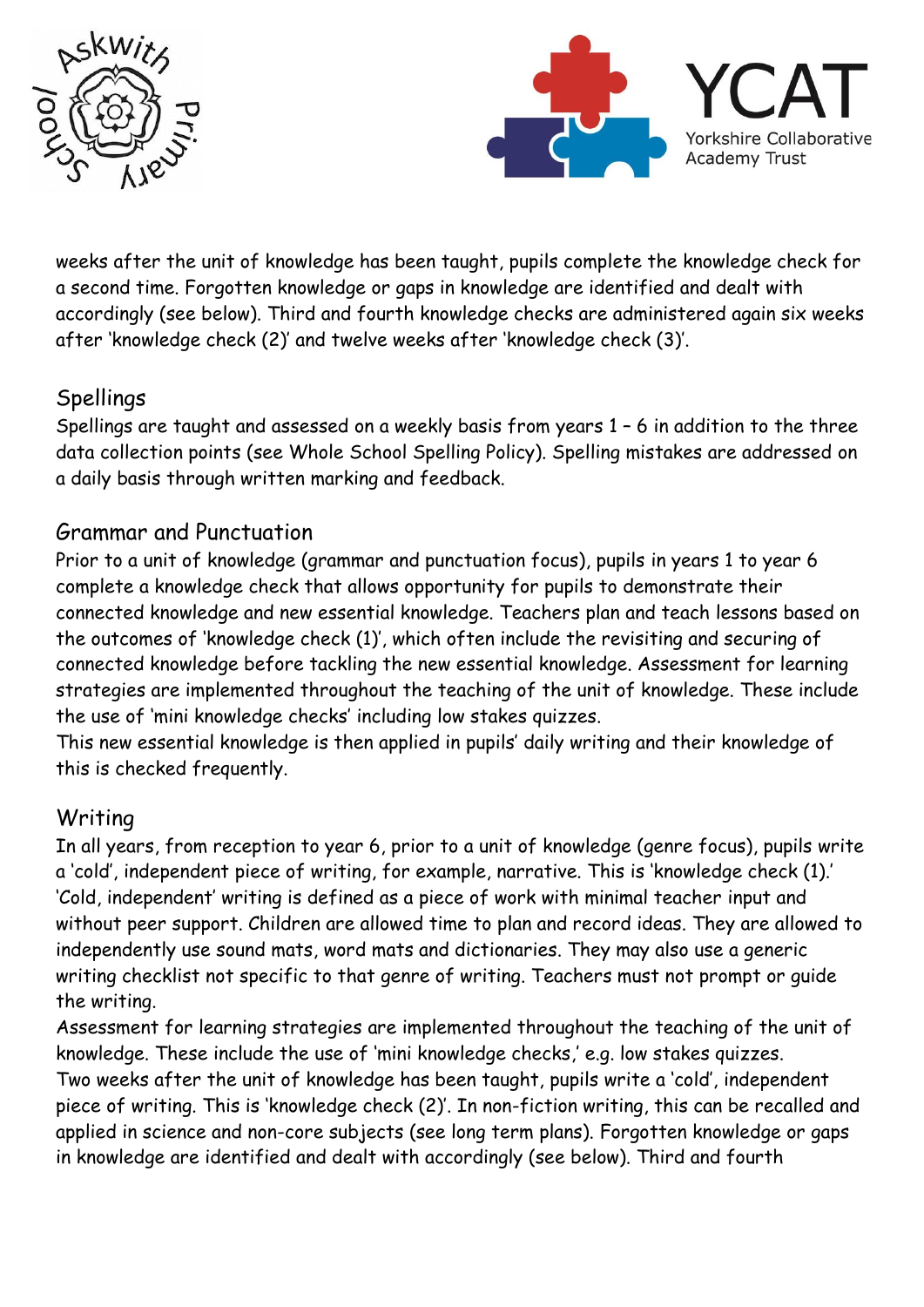



knowledge checks are administered again six weeks after 'knowledge check (2)' and twelve weeks after 'knowledge check (3)'. Knowledge checks (2), (3) and (4) are teacher assessed and annotated to reveal forgotten knowledge and/or gaps in knowledge.

# Science and non-core subjects

Prior to a unit of knowledge, pupils complete a knowledge check that allows opportunity for pupils to demonstrate their connected knowledge and new essential knowledge. This includes all subjects including PE, PSHE and MFL. Teachers plan and teach lessons based on the outcomes of 'knowledge check (1)', which often include the revisiting and securing of connected knowledge before tackling the new essential knowledge. Assessment for learning strategies are implemented throughout the teaching of the unit of knowledge. These include the use of 'mini knowledge checks', e.g. low stakes quizzes.

Two weeks after the unit of knowledge has been taught, pupils complete the knowledge check for a second time. Forgotten knowledge or gaps in knowledge are identified and dealt with accordingly (see below). Third and fourth knowledge checks are administered again six weeks after 'knowledge check (2)' and twelve weeks after 'knowledge check (3)'.

Some essential knowledge in science and non-core subjects is recalled where appropriate in other subjects (see long term plans). This essential knowledge is identified in planning and becomes part of the knowledge check.

# Data collection points

We use summative assessments in a balanced way with three data collection points over the year. We assess in September (baseline), February (spring) and June (summer). Whilst, we believe that our formative assessments give us a true picture of whether or not pupils have acquired knowledge, pupils should still be exposed to standardised tests as another means of applying their knowledge and giving an overview of attainment and potential gaps in provision.

## **September**

In September, we use 'knowledge check (1)' of number and place value, the first unit of knowledge taught across school in maths, to assess pupils' connected knowledge and new knowledge as discussed above. Similarly, we use 'knowledge check (1)' of grammar and punctuation including all connected knowledge from the previous year.

From September 2021, we have endeavoured to check **all** connected knowledge in the first instance in maths and grammar and punctuation to ensure that any forgotten knowledge or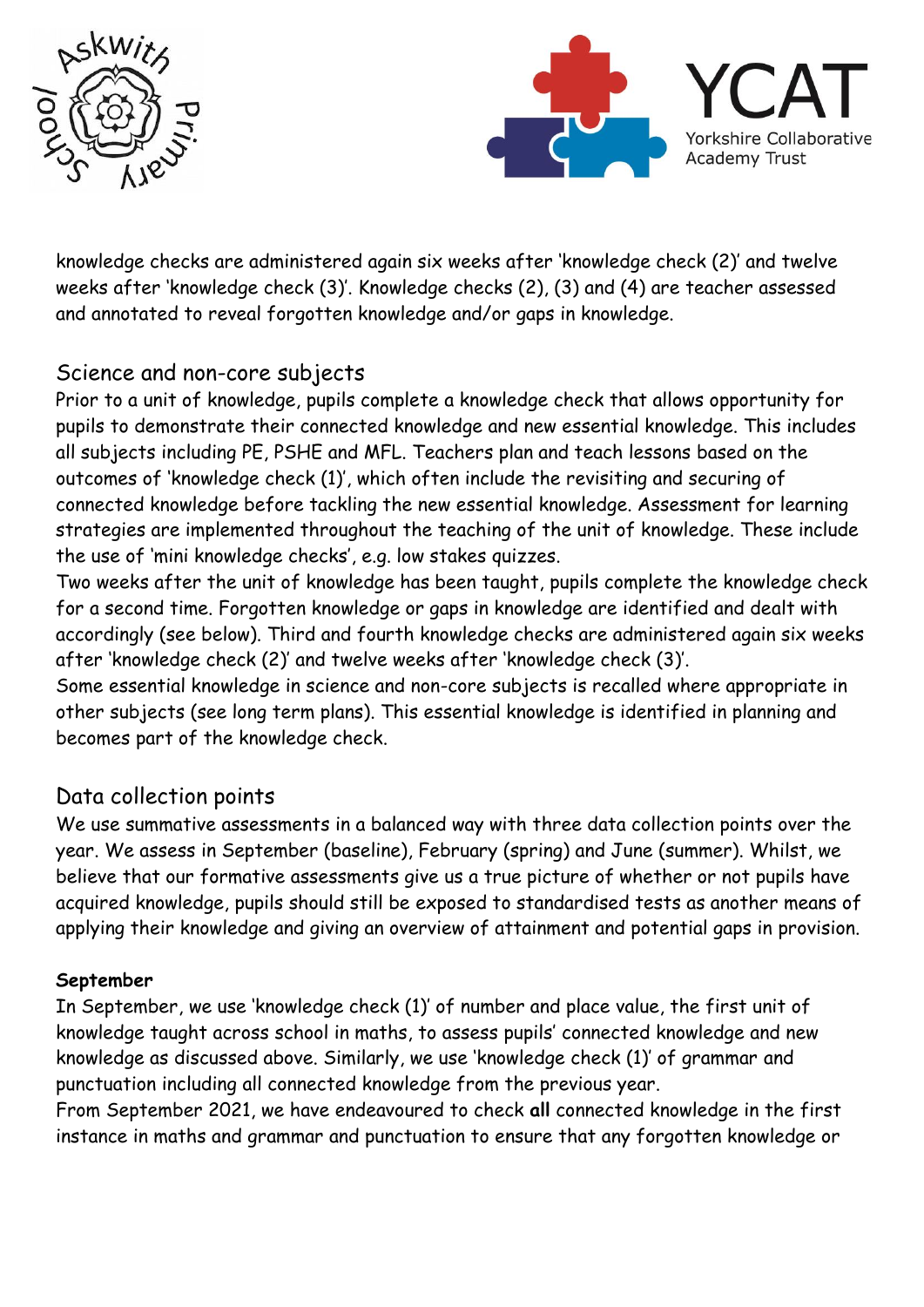



gaps in knowledge can be diagnosed and addressed immediately in light of the previous two disrupted years of schooling.

To assess reading in September, running records are administered (as discussed above) and reading assessments carefully devised to check knowledge of each comprehension skill across fiction, non-fiction and poetry.

#### **February and June**

In February and June, maths, reading and grammar and punctuation are assessed as follows:

#### Maths:

• Reasoning and arithmetic knowledge are assessed using NFER Maths assessments in years 1, 3, 4 and 5. Years 2 and 6 use SATS past papers.

#### Reading

- Reading is assessed using NFER and Test Base Reading assessments in years 1, 3, 4 and 5. Years 2 and 6 use SATs past papers.
- Running records are used to assess and monitor fluency of reading in individual children and to support book bands (where necessary).

Grammar and Punctuation

• Grammar and punctuation are assessed using NFER Grammar and Punctuation assessments in years 1, 3, 4 and 5. Year 2 and 6 use SATs past papers.

#### **All data collection points**

Phonics and spellings are assessed as follows: Phonics

- EYFS, year 1, 2 (and year 3 when appropriate) are assessed, using Phonics Bug, on:
	- o Blending
	- o Reading tricky words
	- o Segmenting
	- o Spelling tricky words (recorded in written form or with magnetic letters)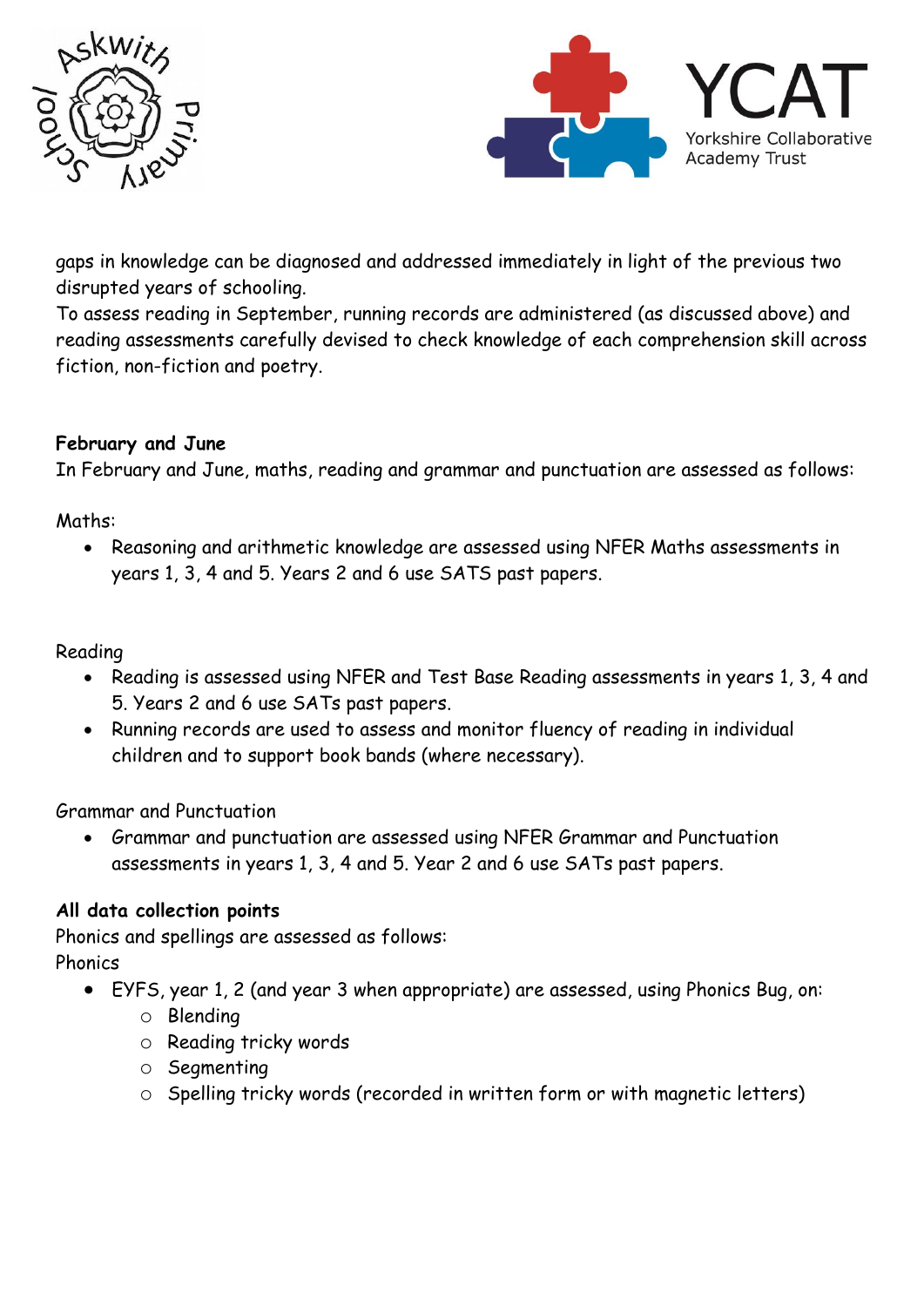



## Spellings

- Graded Word Spelling Test is used to assess all children at the three data collection points
- At the baseline assessment, some year groups may also be assessed using other word lists where appropriate for that cohort, such as common exception word lists

## Forgotten knowledge or gaps in knowledge

When forgotten knowledge is identified, the whole class or groups are targeted to recall and secure essential connected knowledge. If a gap in knowledge is identified, the whole class or groups are targeted and that knowledge is re-taught until secure. Forgotten knowledge or gaps in knowledge targeted work is recorded in 'Everything' books or 'Can I Do It Yet?' books.

## Statutory Assessments

## **Reception Baseline Assessment**

The Reception Baseline Assessment is a statutory short tasked-based assessment of children's starting points in:

- language, communication and literacy
- mathematics

Children use practical resources to complete these tasks and teachers record the results on a laptop, computer or tablet. It is not used to label or track individual pupils. This assessment is administered within the first six weeks of starting reception.

## **Early Years Foundation Stage Profile**

In the final term of the year in which the child reaches age five, and no later than 30 June in that term, the EYFS Profile must be completed for each child.

The Profile provides parents and carers, practitioners and teachers with a well-rounded picture of a child's knowledge, understanding and abilities, their attainment against expected levels, and their readiness for year 1.

Each child's level of development must be assessed against the early learning goals (see Section 1). Practitioners must indicate whether children are meeting expected levels of development, or if they are not yet reaching expected levels ('emerging'). This is the EYFS Profile.